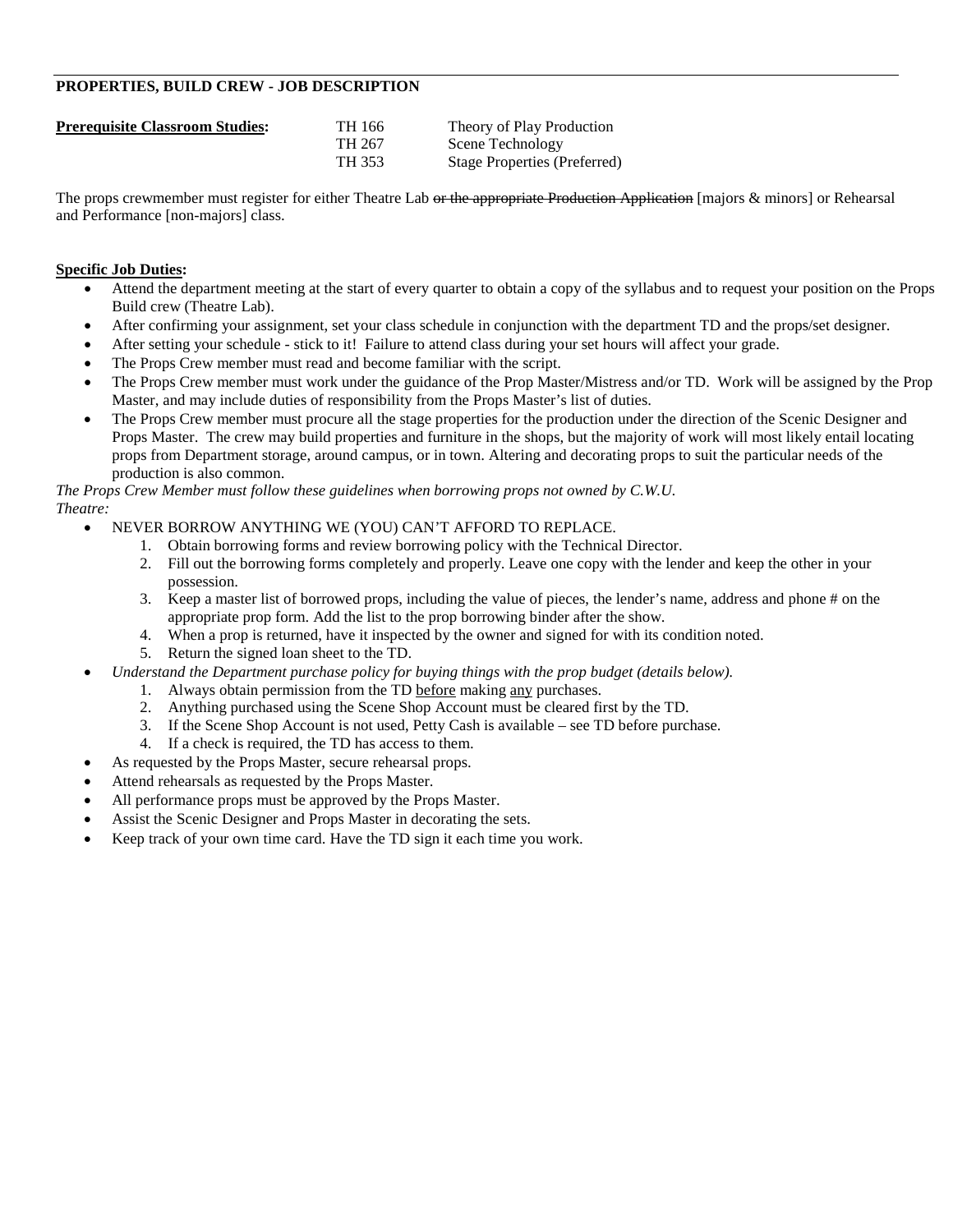### **PROPERTIES, PROPS MASTER/MISTRESS - JOB DESCRIPTION**

**Prerequisite Classroom Studies:** TH 166 Theory of Play Production TH 267 Scene Technology<br>TH 353 Stage Properties **Stage Properties Prerequisite Applied Experiences:** Served on a Props Run Crew for a CWU production

Permission of Department TD, Production Manager, and Scenic Designer

The Props Master **must** register for the appropriate Production Application [majors & minors] or Rehearsal and Performance [nonmajors] class.

As a student in a Production Application or Rehearsal and Performance class, the position is expected to attend and participate in all class meetings including:

- **First class meeting and design presentations**
- All scheduled workshops
- Crew run through
- Paper Tech
- All technical rehearsals and performances
- **Strike**
- Debriefing

- The Props Master must read and become thoroughly familiar with the script.
- The Props Master must coordinate all props elements of the production.
- The Props Master must consult with the Director and other members of the production design team and compile a list of all production properties, including hand, set, costume, furniture and stage dressing. This list must be typed on the prop form, and must be distributed to all production personnel.
- The Props Master must work directly with the Scenic Designer or assigned mentor.
- The Props Master must determine whether props on the master prop list will be pulled from stock, bought, rented, found, borrowed or constructed.
- The Props Master must attend and participate in **all** production meetings.
- With the Production Manager, Director, Stage Manager, Master Electrician, and designers set deadlines for adding props to the prop list, and obtaining or building props.
- **Borrowing Terms and Procedures**:
	- 1. The Props Master must never borrow anything he/she can't afford to replace
	- 2. Must obtain borrowing forms and review borrowing policy with the TD
	- 3. Fill out the forms completely and properly
	- 4. Leave one copy with the lender and keep one copy in your possession
	- 5. Keep a master list of borrowed props, including value of pieces, the lender's name, address, and phone number on the appropriate prop form
	- 6. Add the list to the prop borrowing binder after the show
	- 7. When a prop is returned, have it inspected by the owner/signed for with its condition noted.
	- 8. Return the signed loan sheets to the Technical Director.
- The Props Master must understand the Department purchase policies for buying things with the props budget, and make a detailed budget for props and materials. The Props Master must obtain permission of the designers and Technical Director **before** making any purchase.
- The Props Master must make a careful list of properties that need to be replenished during the rehearsals and performances, such as food, cigarettes, gun ammunition, etc. Keep these expenses to a minimum and within the budget.
- The Props Master must secure props needed for rehearsals as requested by the Director and Stage Manager. See that they are available to the cast, through the Stage Manager, prior to each rehearsal- beginning with the first rehearsal after blocking is completed.
- When construction is necessary, the Props Master must check with the Designer for plans and the Technical Director for available crew and shop time.
- The Props Master must be responsible for all prop tools in the prop room.
- The Props Master must check with the Stage Manager for times when you and your crews need to attend rehearsals of the production. You must relay this information on to the crews.
- The Props Master must consult with the Director and Stage Manager to determine which characters use which props.
- The Props Master must gain approval by both the Director and Designers on all props used in performance. Approval will consist of the Director's and the Designer's initials on the Master Prop sheet form.
- The Props Master must assist the Designer with dressing the sets. If given the responsibility, decorate the sets as directed by the Designer.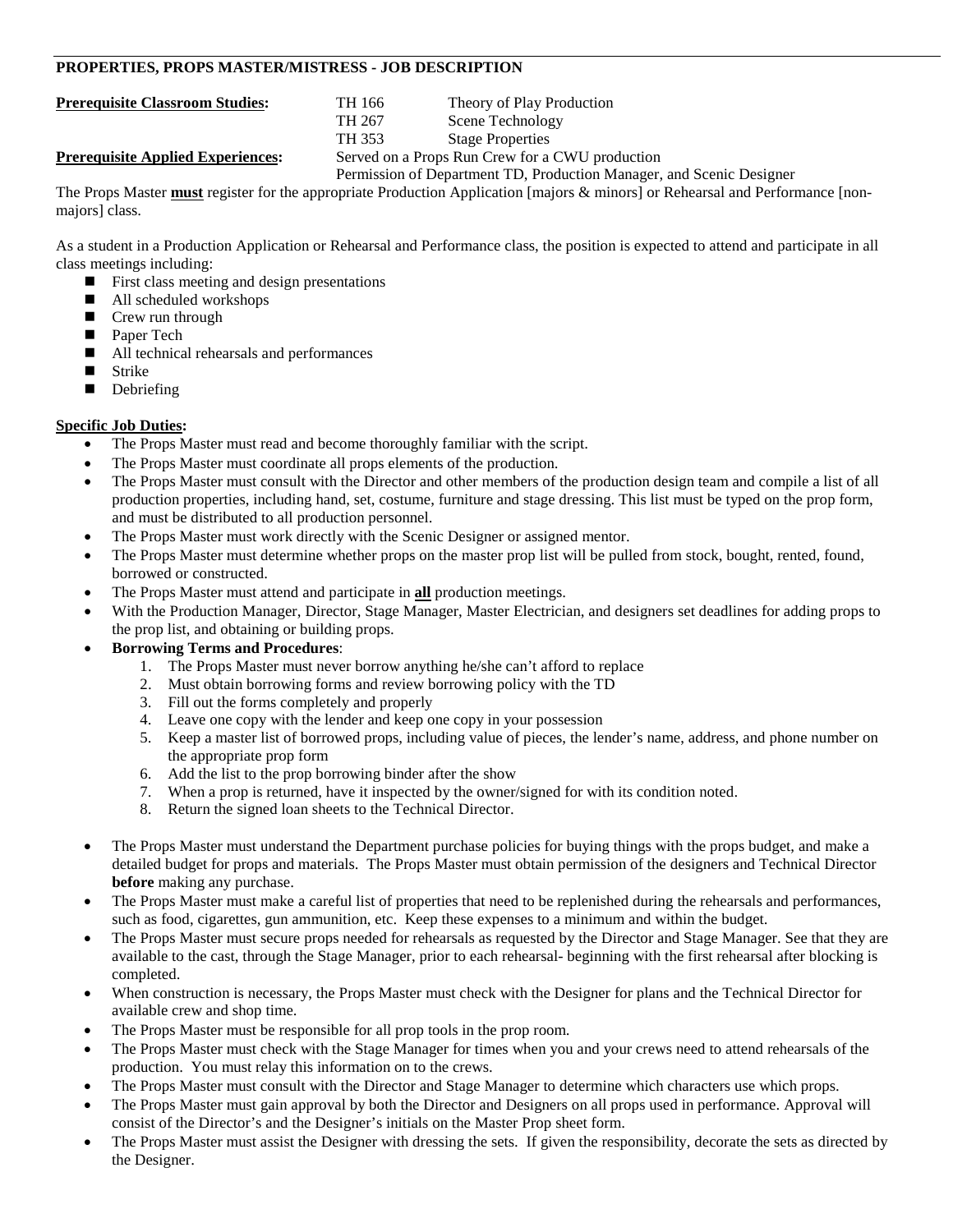- The Props Master must obtain the necessary keys to work spaces and the prop cabinets through the Department Chair and Technical Director. (Stage Manager will also have a prop cabinet key).
- See that props are properly locked up and stored after rehearsals and work calls.
- The Props Master must initial hours for prop crews on shop time cards as needed. Collect all cards after strike and turn them in to the Technical Director.
- The Props Master must work with the Stage Manager and Technical Director to coordinate prop shifts and work out the layout and set-up of offstage props and prop tables. Diagram the placement of props on and offstage for each scene, and get a copy to the Stage Manager. Detail the prop running crew responsibilities for prop shifts and for setting up props during technical rehearsals and performances.
- The Props Master must check in with the Stage Manager no less than one hour before curtain time, and check for broken, damaged or missing props. Have all props set for performance at least 45 minutes prior to curtain, and be sure that the performers have done a prop check.
- The Props Master must see that all props are intact and returned to their places on the prop table or in the prop cabinets after rehearsals and performances. Check in all personal props from performers at the end of each use. Clean up any food mess, and be sure the kitchen areas and refrigerator are spotlessly clean.
- The Props Master must keep order and discipline in your crews to facilitate the best possible rehearsal and performance environment.
- The Props Master must obey and enforce all theatre smoking, eating and drinking policies.
- The Props Master must be responsible for the strike of all stage properties after the final performance. In coordination with the Stage Manager and Technical Director, work out a strike plan for your area.
- The Props Master must see that all props are returned and neatly stored to their appropriate storage locations.
- The Props Master must return all borrowed props by the first day of the week following the final performance -- **NO EXCEPTIONS**. Have the borrowing sheets signed by the lender and return the paperwork to the Technical Director.
- The Props Master is responsible to supervise return of all props (show props and rehearsal props) to storage during strike and coordinate returning all borrowed props to their owner.
- The Props Master must (if needed) erase and return your production script/score/libretto to the Stage Manager.
- The Props Master must attend and participate in the production debriefing session.
- To complete the Production Application Course and receive credit, student props master/mistresses may be required to produce the following items before receiving a grade:
	- (1) Evidence of script and prop research
	- (2) Props List
	- (3) Props movement schedule
	- (4) A project journal and self-evaluation of the project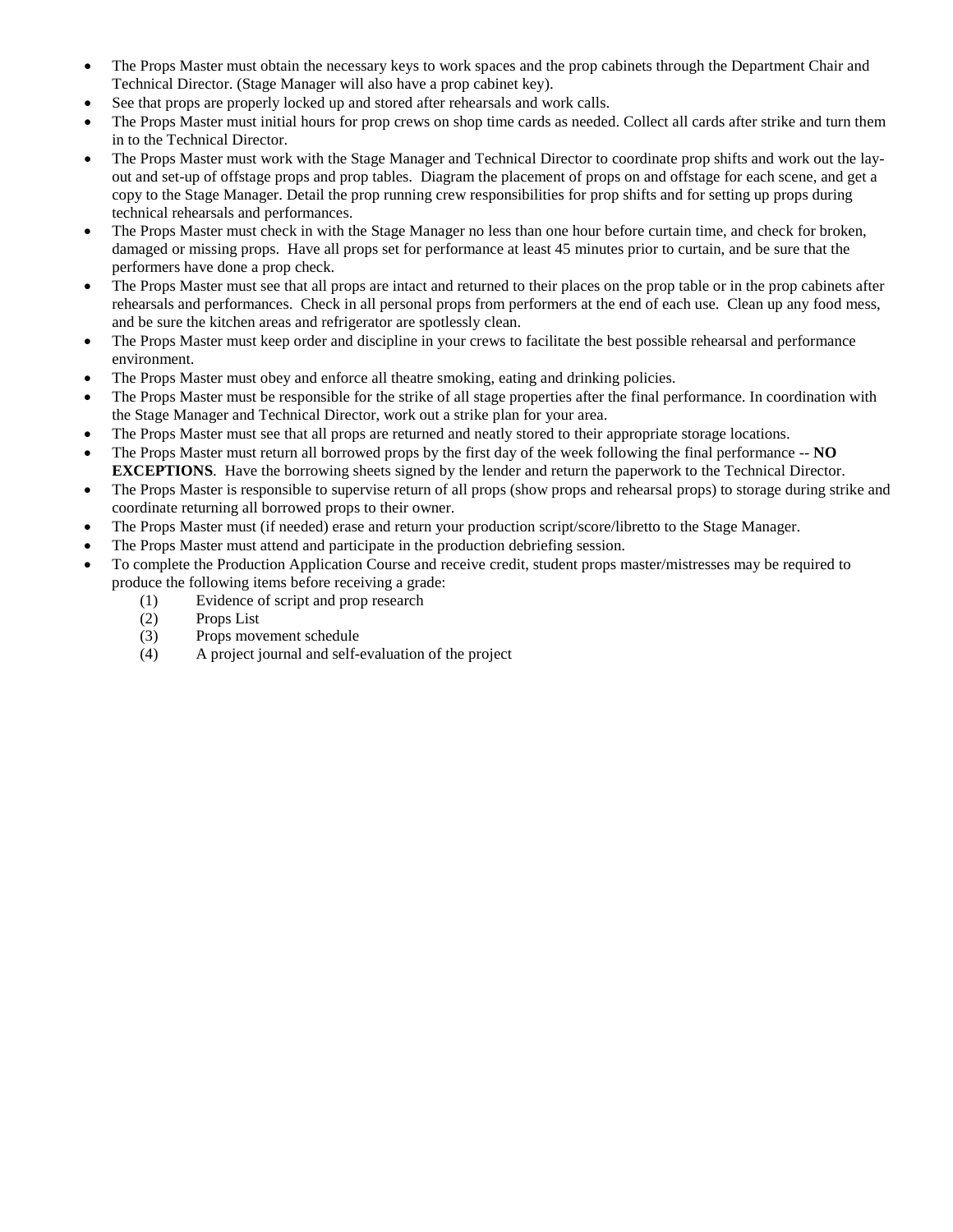# **PROPERTIES RUN CREW - JOB DESCRIPTION**

**Prerequisite Classroom Studies:** TH 166 Theory of Play Production TH 267 Scene Technology (Recommended)

The Props Crew member **must** register for the appropriate Production Application [majors & minors] or Rehearsal and Performance [non-majors] class.

As a student in a Production Application or Rehearsal and Performance class, the position is expected to attend and participate in all class meetings including:

- $\blacksquare$  First class meeting and design presentations
- All scheduled workshops
- Crew run through
- All technical rehearsals and performances
- **Strike**
- Debriefing

This position requires **15 additional practicum hours** to be completed in the prop area before opening night of the production.

- Running Crewmember must attend and see a run-through of the production prior to the beginning of the technical rehearsals and performances.
- Under the guidance of the Props Master <del>/ Mistress and Stage Manager, a</del>nd Crew Chief organize and shift stage properties during the tech and dress rehearsals and performances. Maintain the back stage props tables, and help with shifting of furniture and other set pieces. Prepare any food props for the show.
- Sign in with SM no less than one hour before curtain.
- At 45 minutes to curtain, Double check prop location to be sure the actors set them. Report to SM once confirmed.
- Keep quiet backstage and follow stage etiquette as described in this handbook.
- After the rehearsals and shows, make sure props are returned to their proper storage place.
- Check for broken, damaged or missing props each night after the show. Give them to the Props Master to be repaired and report them to your Stage Manager.
- Clean any food mess. Be sure to keep kitchen and fridge clean.
- The Props Master and/or Stage Manager might assign other duties to you.
- After final performance, check in personal props.
- After the run of the show attend Strike & help return props to storage.
- The Props Crew member must attend and participate in the production debriefing. Scores that are not returned or are lost, the student will be charged to replace the materials. Payment will be required before students can receive their final grades at the end of the quarter. If original scores are turned in without erasures, the student will be assessed a \$15 per hour fee to clean up the scores.
- It is your responsibility to monitor the items in your care and make sure they retain the look that was originally designed.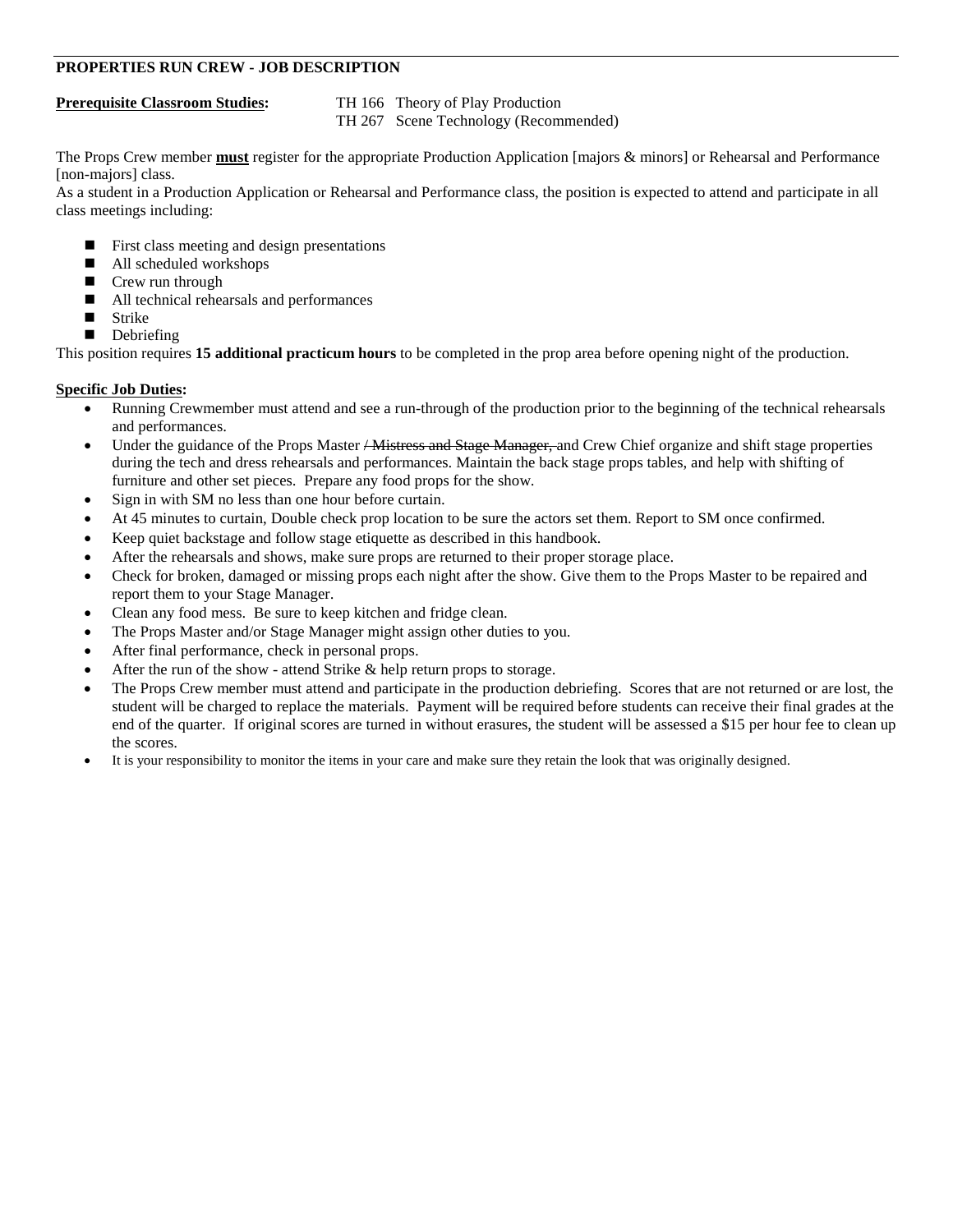# **SCENERY, CONSTRUCTION CREW - JOB DESCRIPTION**

| <b>Prerequisite Classroom Studies:</b> | TH 166 | Theory of Play Production |
|----------------------------------------|--------|---------------------------|
|                                        | TH 167 |                           |
|                                        | TH 267 | Scene Technology          |

The Set Construction member **must** register for TH 393 or TH 493 – Theatre Lab.

- Attend all scheduled class meetings. Failure to attend class during your set hours affects your grade.
- Under the direction of the Technical Director and Master Carpenter, build, assemble and base-coat the sets for the productions.
- Carefully review all plans for job assignments with the T.D. or Master Carpenter to insure accuracy and prevent wasting costly materials and construction time. Any doubts? Ask before you cut so you won't have to rebuild!
- Make sure that you have received proper instruction on the correct and safe use for all tools, and that the TD has checked you out on them before you use them. Never use a tool, particularly power tools, with which you are not familiar. If needed, acquire the proper training from the T.D. or Master Carpenter.
- Wear proper attire and shoes when working in the shop. This includes tight fitting clothes and close-toed shoes. Also, keep long hair tied up and out of the way where it won't get caught in the tools or machines.
- Be responsible for assisting with the daily clean up of the shop before leaving work for the day. Put away all tools and hardware promptly in their proper storage places. Assist with the removal of trash in the shop waste bins, and help keep the shop neat and organized.
- Be advised of and follow all shop rules and regulations. See that shop safety standards are maintained at all times. Wear personal safety equipment when it is appropriate to do so. Safety goggles or glasses, and hearing protection must be worn at all times when working in the scene shop.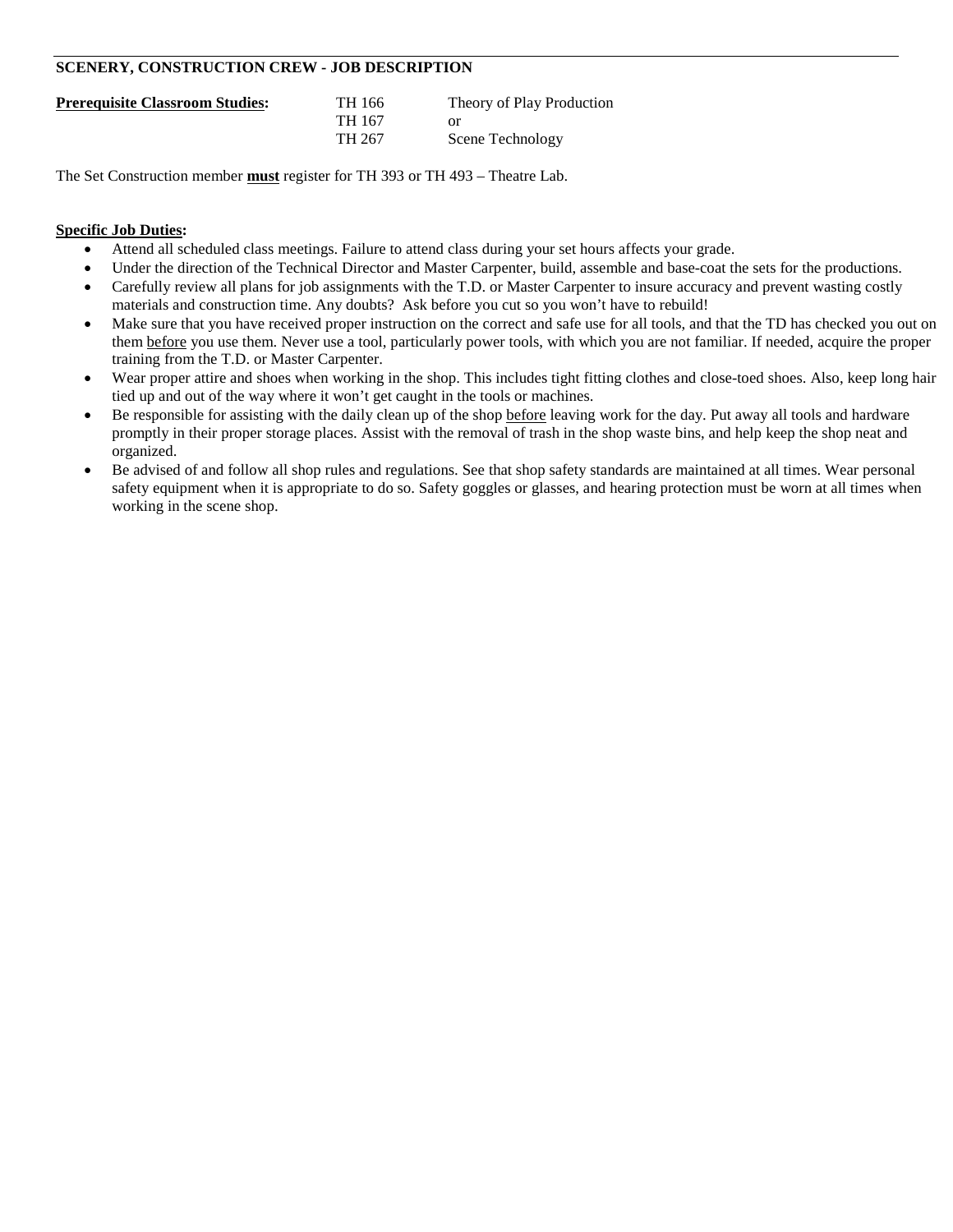# **SCENIC, DESIGNER (STUDENT) - JOB DESCRIPTION**

| <b>Prerequisite Classroom Studies:</b> | TH 166 | Theory of Play Production      |
|----------------------------------------|--------|--------------------------------|
|                                        | TH 140 | Introduction to Design         |
|                                        | TH 266 | Drafting                       |
|                                        | TH 267 | Scene Technology               |
|                                        | TH 366 | Principles of Design/Rendering |
|                                        | TH 367 | Stage Scenery (Recommended)    |
|                                        | TH 467 | Scenic Design                  |
|                                        |        |                                |

### **Prerequisite Applied Experiences:**

Served on a CWU set building crew Served as Asst. Scenic Designer to a Faculty set designer.

The Scenic Designer **must** register for Advanced Design Problems and Production Applications in the appropriate quarter.

As a student in a Production Application or Rehearsal and Performance class, the position is expected to attend and participate in all class meetings including:

- $\blacksquare$  First class meeting and design presentations
- All scheduled workshops
- Crew run through
- Paper Tech
- All technical rehearsals and performances<br>■ Strike
- Strike
- Debriefing

- The Scenic Designer must read and become thoroughly familiar with script.
- The Scenic Designer must partake in a creative problem-solving process. This process is to be developed into a preliminary design concept for the show - in written format, and will include visual support materials.
- The Scenic Designer must consult with the Director and other members of the production design team and collaborate on finalizing the production design concept, style, scale, color palette, and other design choices.
- The Scenic Designer must attend and participate in **all** production meetings.
- With the Production Manager, Director, Stage Manager, Master Carpenter, T.D., and other members of the production team, the Scenic Designer must set up schedules for all set-related events such as design deadlines, shift planning, construction, load-in, rigging, painting, properties, strike, etc. He/she will see that these calls are posted on the shop callboards and reviewed with shop and production support staff. These schedules should include weekly goals, work quotas, expectations and, if necessary, priority lists for cutbacks on the scale and scope of the design.
- The Scenic Designer must consult with his/her Faculty mentor while the design is being developed, including submitting rough drafts and sketches for approval. Consultations should be held as often as needed, but not less than weekly.
- Working closely with the Director, and other members of the production team, the Scenic Designer must establish a workable floorplan for the production. The Designer shall draft this floorplan in  $1/4$ " or  $1/2$ " scale, and provide copies to the Director, T.D. Lighting Designer and Stage Manger.
- Working closely with the Director, T.D., and his/her Faculty Design Advisor, the Scenic Designer must research and design all of the scenic and properties elements for the show. The Designer will have all designs approved by the Director and T.D., in writing, before the show enters the shop for construction to begin.
- Observing calendar deadlines, the Scenic Designer must draft all front elevations, elevations and plans for scenic units and platforming, including all measurements and detail drawing as needed or requested by the T.D. and shop staff. He/She will provide copies of the plans to the T.D., Master Carpenter and Lighting Designer.
- The Scenic Designer must work with the T.D. during the design process to be sure the show is designed under the allotted budget and within the capabilities of human resources to get the show onstage. The Designer will work with the T.D. to solve possible problems with the scenery **before** the show goes into the shops for production.
- In appropriate scale, the Scenic Designer must provide color renderings of the set of scenes of the production or, in lieu of renderings; provide a full color model in 1/4" or 1/2" scale for the production.
- In addition to a color model, the Scenic Designer must provide the Lead Scenic Artist with additional painters' elevations for the production. He/she will review with the Lead Scenic Artist all information on painting techniques, paints and other materials to be used in executing the painting and finished detailing of the scenery.
- Working closely with the Director and Prop Master/Mistress, the Scenic Designer must establish a complete properties list for the production to include all required hand, set, furniture and set dressing items. With the Director, approve all props gathered or constructed by the Prop Master/Mistress and the prop crews.
- The Scenic Designer must work with the Lighting Designer is designing any set-related projections, practical light sources or lighting effects. The acquisition or construction of practical light sources (including internal wiring) and their installation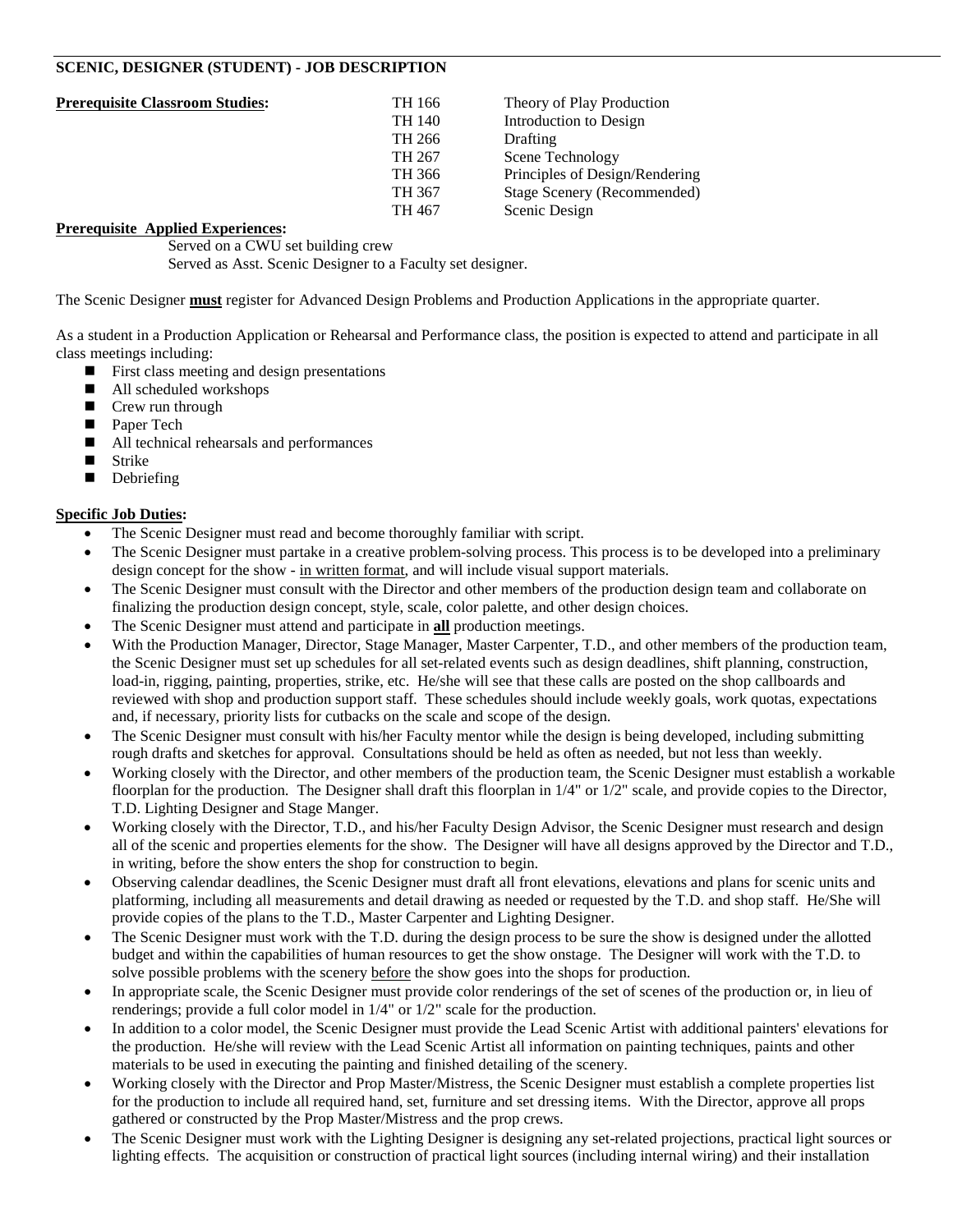will be the responsibility of the Scenic Designer, Prop Master. Mistress, T.D. and scene shop crews, with the electrical hookup of those left to the Master Electrician.

- The Scenic Designer must attend and participate in the production's design presentation at the show's first read-through.
- The Scenic Designer must supervise the work and progress of the show scenery as it progresses through the shops. He/she will work closely with the T.D. and Master Carpenter to insure both quality control and design integrity.
- The Scenic Designer must supervise the painting of the scenery by the Lead Scenic Artist and painting crew. If there is no Lead Scenic Artist for the show, the Designer must serve in that capacity and have the responsibility for all painting.
- The Scenic Designer must "dress" the set or supervise the dressing of the set by the Scenic Artisans or the Prop Master/Mistress and their crews.
- The Scenic Designer must attend scheduled production run-throughs to verify the functionality of the settings and work out shift plans for the scenery and props.
- With the T.D., the Scenic Designer must be responsible for the upkeep, cleanliness, safety and maintenance of all shop areas and equipment, including the paints room, prop storage areas and theatre spaces. The Designer will ensure that Department policies and procedures governing the use of these facilities are strictly adhered to.
- The Scenic Designer will process all purchases through the Faculty T.D. in a timely fashion to meet production deadlines. The Designer will keep a financial record of all set and properties expenses incurred during the mounting of the production.
- The Scenic Designer must be present and supervise the load-in and set-up of the scenery in the theatre space.
- Prior to the show's "paper tech", the Scenic Designer will establish a scenery and prop shift plan with the T.D. and Prop/Master/Mistress. At "paper tech", the designer will work with the production team to make sure they are correctly detailed for crew members and are inserted correctly into the prompt book for the show.
- The Scenic Designer must attend "cue-to-cue" rehearsal and any other shifting rehearsals to consult and coordinate scene shifts with the T.D., Stage Manger, Director and shifting crews.
- The Scenic Designer must attend all technical, dress rehearsals and previews, (unless excused by the Director or Design Mentor); to address any needed changes and adjustments. The Designer will pass along these notes and work out plans for completion throughout the dress rehearsal and preview week period.
- The Scenic Designer must meet with their faculty mentor to discuss the progress of the design and its progress toward completion through the entire production process.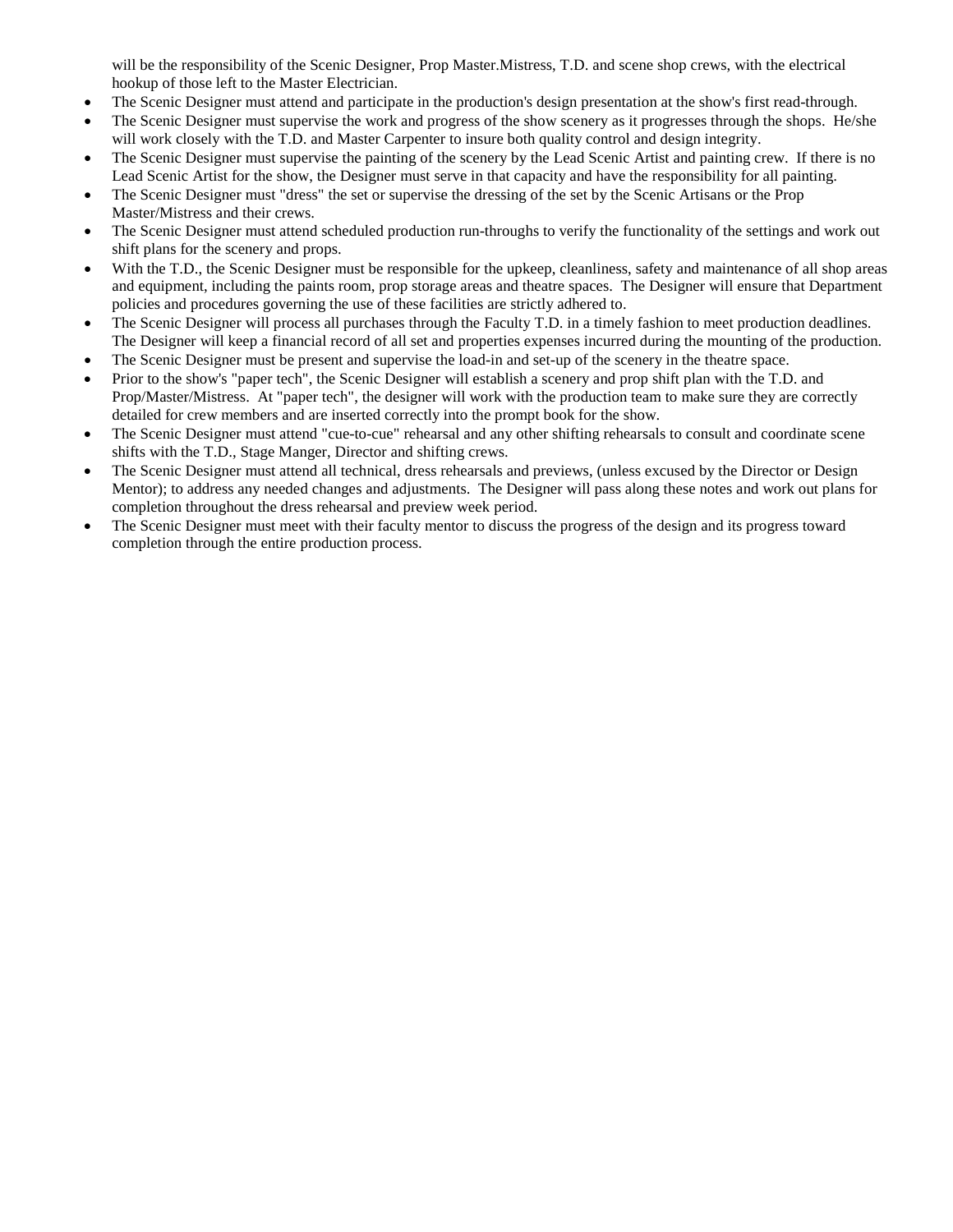# **SCENERY, MASTER CARPENTER (STUDENT) - JOB DESCRIPTION**

**Prerequisite Classroom Studies:** TH 166 Theory of Play Production TH 267 Scene Technology<br>TH 367 Stage Scenery **Stage Scenery** 

**Prerequisite Applied Experience:** Two years CWU Shop Experience and by permission of Department TD

The student Master Carpenter **must** register for the appropriate Production Application [majors & minors] or Rehearsal and Performance [non-majors] class.

As a student in a Production Application or Rehearsal and Performance class, the position is expected to attend and participate in all class meetings including:

- $\blacksquare$  First class meeting and design presentations
- All scheduled workshops
- Crew run through
- All technical rehearsals and performances
- Strike
- Debriefing

- Read and become thoroughly acquainted with the script.
- Obtain production goals from Technical Director.
- Study and become thoroughly familiar with the floor plans, design elevations, Models, renderings, sketches and working drawings for the production.
- Review all aspects of the design until you are certain of their use and intent within the production.
- With the T.D., Scenic Designer and Shop Staff, set the production calendar for the construction of the scenery for the show.
- With the Technical Director, coordinate and run the scene shop and scene shop staff during the mounting of the production
- Prepare and assign individual tasks to carpenters and Lab students
- Supervise the afore-mentioned projects to their full and satisfactory completion. Check all finished products against the plans to ensure accuracy. If the product is not up to standards, have the work redone until it is acceptable.
- Ensure jobs are thoroughly completed in a timely manner.
- Attend scene shop meetings as scheduled by the T.D.
- Share responsibility for the care and maintenance of all shop tools and equipment, and for their safe and proper use. Report any problems to the T.D.
- See that safe work practices are followed in the shop at all times and that all shop policies are enforced. (IE: wear eye and hearing protection, no smoking or fooling around).
- With the T.D., prepare the rigging of all stage scenery
- With the T.D. and the Stage Manager, plan and coordinate the scene shifts in the production.
- Supervise the load-in and set-up of all scenic units in the show with the TD.
- Help maintain shop organization and cleanliness, including putting away the tools and cleaning the shop at the end of each day.
- With the T.D. plan and coordinate the strike of all scenic units.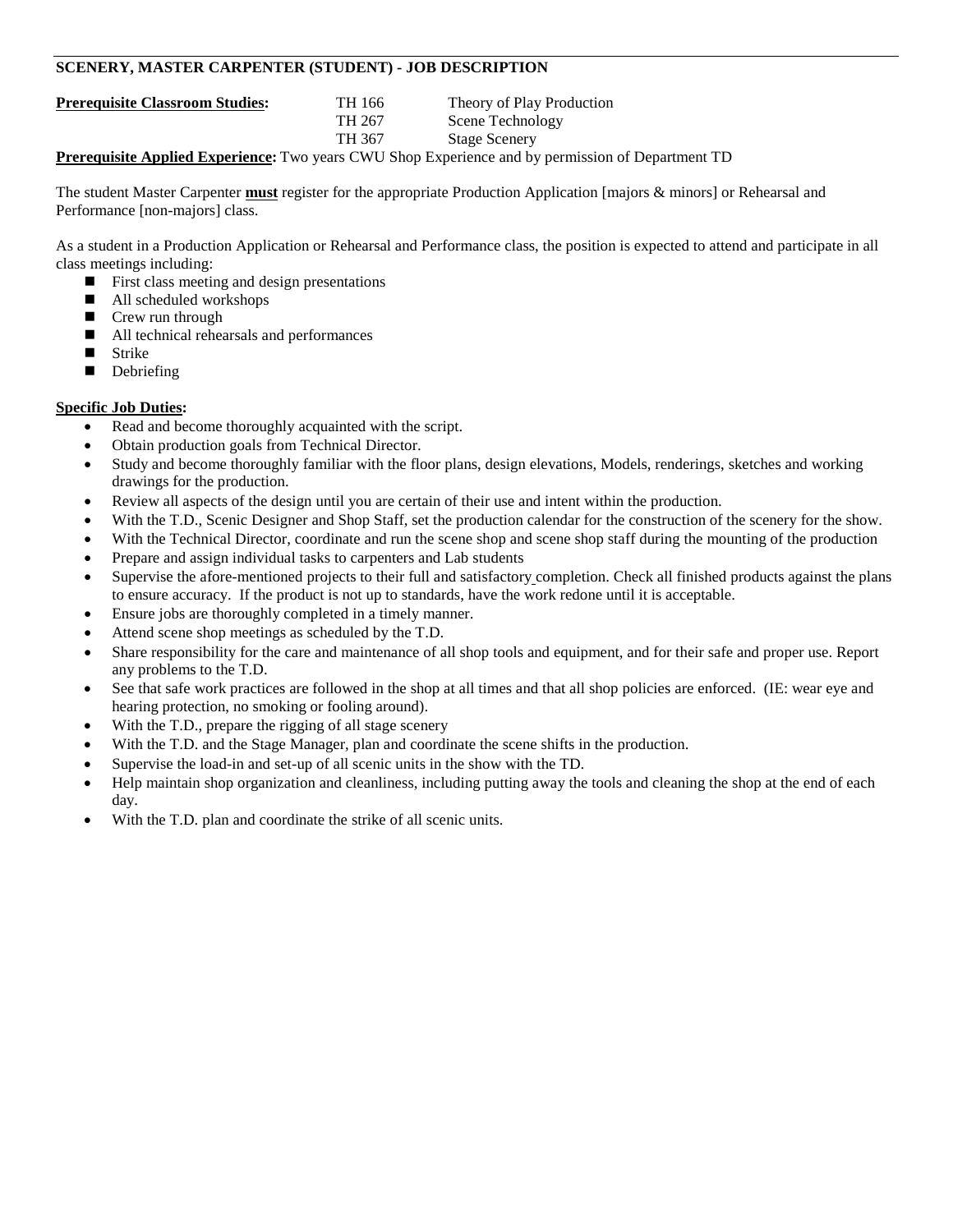# **SCENERY, LEAD SCENIC ARTIST- JOB DESCRIPTION**

| <b>Prerequisite Classroom Studies:</b>   | TH 140 | Elements of Theatre Design and Rendering      |
|------------------------------------------|--------|-----------------------------------------------|
|                                          | TH 166 | Theory of Play Production                     |
|                                          | TH 267 | Scene Technology                              |
|                                          | TH 354 | <b>Scene Painting</b>                         |
| <b>Prerequisite Applied Experiences:</b> |        | Served on at least two CWU set painting crews |

The Lead Scenic Artist **must** register for the appropriate Production Application [majors & minors] or Rehearsal and Performance [non-majors] class.

As a student in a Production Application or Rehearsal and Performance class, the position is expected to attend and participate in all class meetings including:

- $\blacksquare$  First class meeting and design presentations
- All scheduled workshops
- Crew run through
- All technical rehearsals and performances
- **Strike**
- Debriefing

- The Lead Scenic Artist must read and become thoroughly familiar with script.
- With the Production Manager, Scenic Designer, Master Carpenter, and T.D., the Lead Scenic Artist must help set up specific schedules for the preparation and painting of all scenic and properties elements for the show. (These should include the purchasing and acquisition of all paint and painting supplies, surface preparations, base-coating, required surface texturing, detail painting, properties painting, painting of the stage decks and floor, cleanup, and strike)
- After coordinating these schedules with the Scenic Designer and T.D., he/she will see that the painting calls for the show are posted on the shop call boards and reviewed with the shop staff and/or painting crews. For the crews, these schedules should include weekly goals, work quotas/expectations and, if necessary, a priority list for cutbacks on the scope and detail of the painting.
- The Lead Scenic Artist must consult with his/her Scenic Designer while the design is being developed, and throughout the painting of the production. Consultations should be held as often as needed, but not less than weekly.
- The Lead Scenic Artist must work with the Scenic Designer and T.D. during the design process to be sure the show can be painted and finished under the allotted budget and within the capabilities of human resources to get the show onstage. He/she will work with the production team to resolve possible problems before the show goes into the shops for production.
- The Lead Scenic Artist must become thoroughly familiar with the design rendering(s), color model and/or painters' elevations for the production. He/she will review and obtain a full understanding of all painting techniques, paints, materials and processes to be used in executing the painting and finished detailing of the show's scenery and stage properties with the Scenic Designer.
- Working with the Scenic Designer and T.D., the Lead Scenic Artist will ready orders for all paints, painting materials, painting equipment, wallpapers, etc. to be used in the painting and finishing work of the scenery and stage properties for the production.
- The Lead Scenic Artist will process all purchases through the Faculty T.D. or a Faculty Scenic Designer in a timely fashion to meet production deadlines. He/she will keep a financial record of all area expenses incurred during the production.
- The Lead Scenic Artist must attend and participate in the production's design presentation at the show's first read-through.
- The Lead Scenic Artist has the responsibility of mixing up the required amount of the show's paint colors to match the design model or painters' elevations for the show. (Unless the Scenic Designer chooses to perform this task.)
- The Lead Scenic Artist is responsible for the layout, cutting and preparation of all stencils or pounces required to reproduce the show's painting designs. (Unless the Scenic Designer chooses to perform this task.)
- The Lead Scenic Artist must monitor the work and progress of the show's scenery and props as they progress through the shops to assure that all phases of the painting process will occur on time.
- The Lead Scenic Artist must supervise and delegate the painting of all scenic elements and props by the shop staff/painting crews. He/she has the responsibility for crew instruction on all proper techniques and methodologies required for the painting of the show. If there is no paint crew, the Lead Scenic Artist must serve in that capacity.
- The Lead Scenic Artist will be responsible for the shop safety involved with the mixing of paints, painting methodologies, the use of flammable paints or finishes, toxic painting or texturing processes, the proper ventilation of painting areas, the use of respirators and safety equipment, and the proper storage of paints/finishes/flammables or other materials. He/she will make sure that all flammable products are properly stored in the flammables storage cabinet, that the cabinet doors are closed, and will keep the doors to the paint rooms closed- especially when the spraying room is in use.
- The Lead Scenic Artist will be responsible for the coordination and supervision of all wallpaper designs and their execution by the set or paint crews.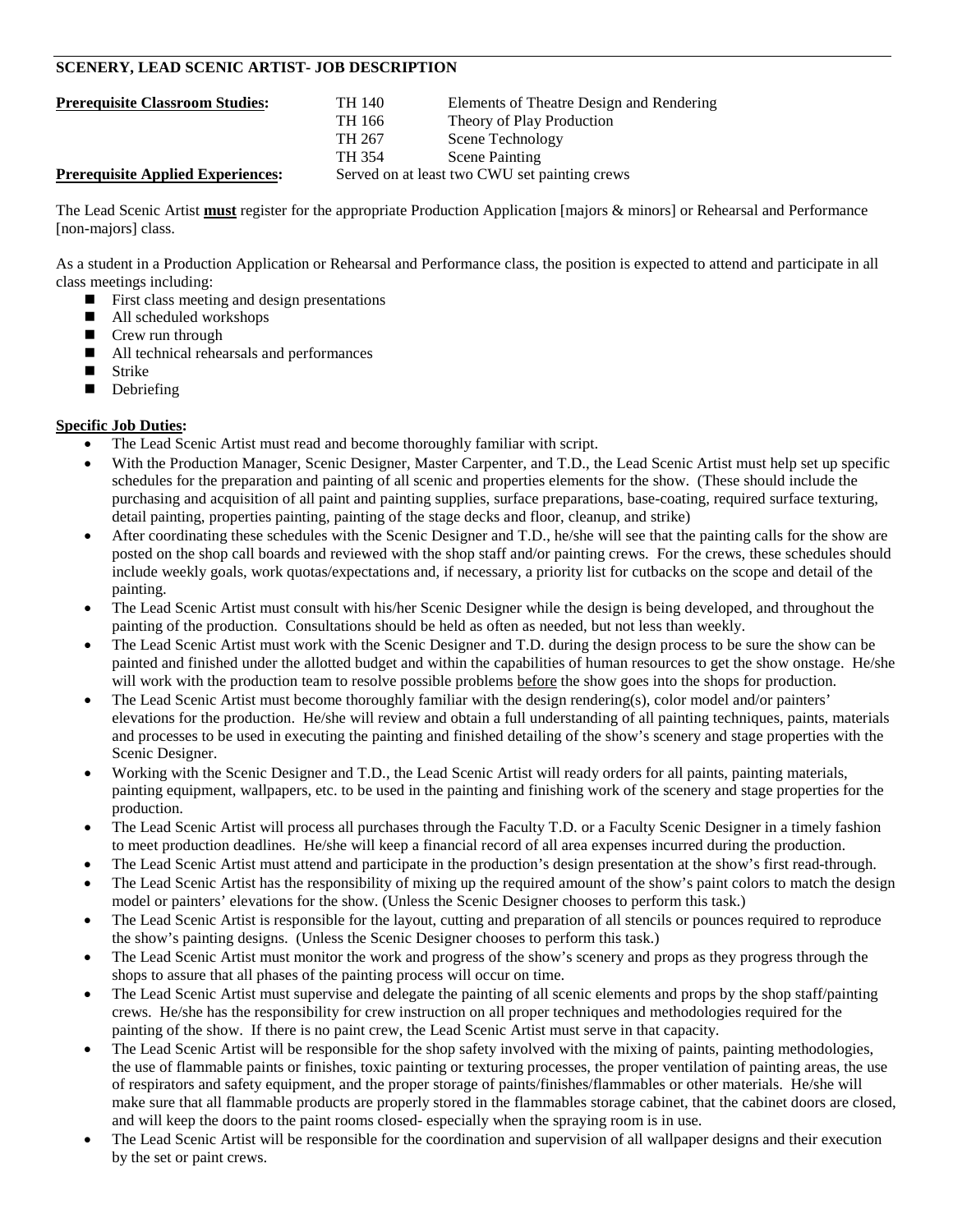- If contracted to do so by the Scenic Designer, the Lead Scenic Artist must "dress" the set or supervise the dressing of the set by the Prop Master/Mistress and their crews.
- With the Scenic Designer and T.D., the Lead Scenic Artist must be responsible for the upkeep, cleanliness, safety and maintenance of all shop areas and equipment, which include the paint room, painting areas, the stage and theatre spaces. He/she will make certain that all brushes and buckets have been properly cleaned and returned to the paint cart or their storage area after each use. These responsibilities are to be carried out on a daily basis, ensuring that Department policies and procedures governing the use of these facilities are strictly adhered to.
- After the show's scenery and stage properties have been completed and painted, the Lead Scenic Artist must see that all remaining paints have been properly stored or disposed of. He/she will maintain a touch-up paint kit for the colors used in the production as required for touch-ups, repair work or the tour show's traveling kit.
- During the run of the show, the Lead Scenic Artist will over-see or perform the necessary touch-up painting of all scenery and stage properties.
- The Lead Scenic Artist must be present and supervise the strike and cleaning of the paint room, sink, paint buckets, painting equipment, tools, and supplies to their proper storage areas during production strike. He/she will see that all remaining paint is taken care of as directed by the T.D., and that the area is prepared and ready for classes or the next show.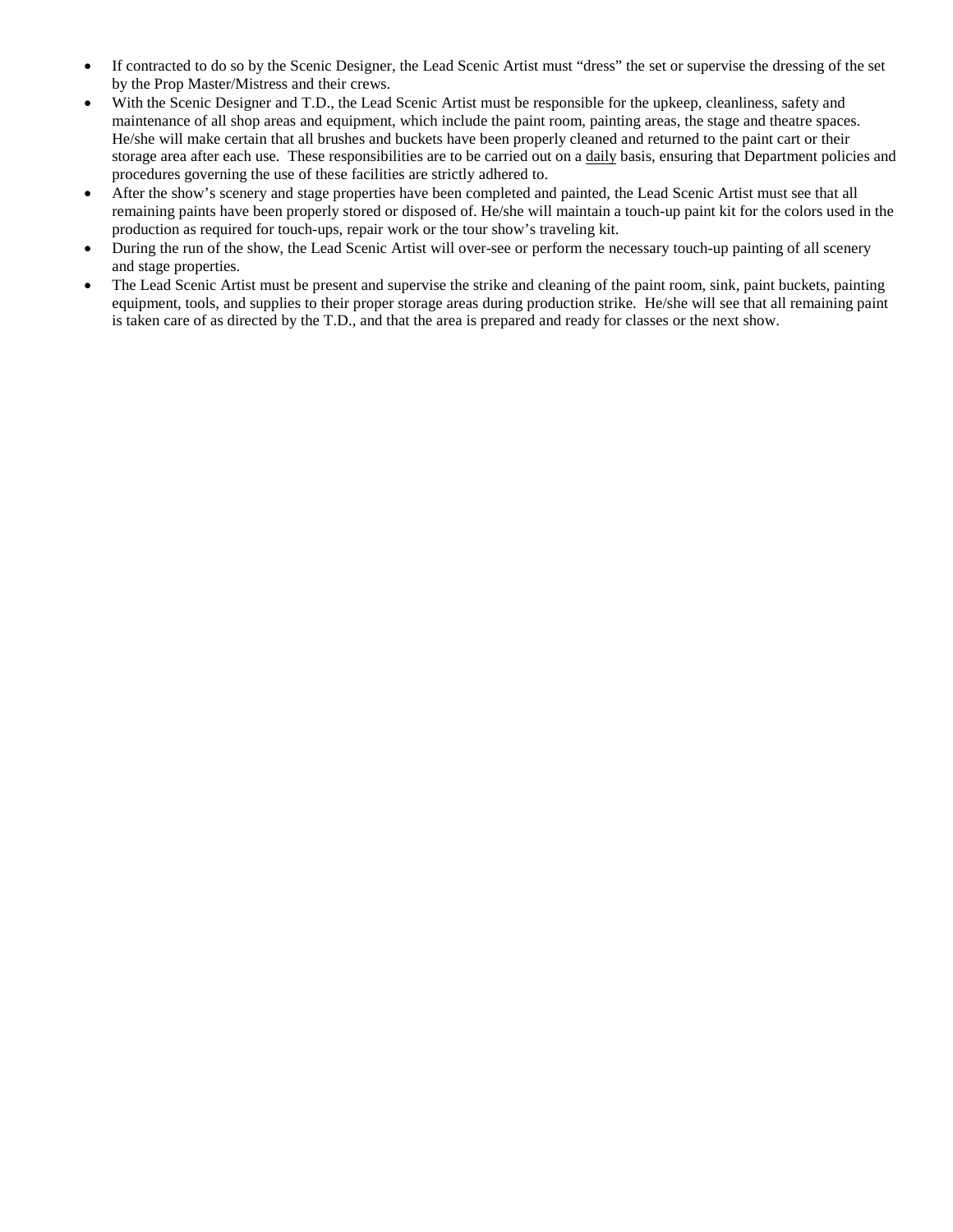# **SCENERY, SCENE PAINTING CREW - JOB DESCRIPTION**

| <b>Prerequisite Classroom Studies:</b>   | TH 166 | Theory of Play Production                               |
|------------------------------------------|--------|---------------------------------------------------------|
|                                          | TH 167 |                                                         |
|                                          | or     |                                                         |
|                                          | TH 267 | Scene Technology                                        |
|                                          | TH 354 | Scene Painting (Preferred)                              |
| <b>Prerequisite Applied Experiences:</b> |        | Permission of Scenic Designer, Lead Scenic Artist or TD |

All Painting Crew members **must** register for either a Theatre Lab class.

As a student in a Production Application or Rehearsal and Performance class, the position is expected to attend and participate in all class meetings including:

- $\blacksquare$  First class meeting and design presentations
- All scheduled workshops
- Crew run through
- All technical rehearsals and performances
- **Strike**
- Debriefing

- All Painting Crew members must review the specific schedules for the preparation and painting of all scenic and properties elements for the show with the Lead Scenic Artist and/or Scenic Designer. These should include surface preparations, base coating, required surface texturing, detail painting, properties painting, painting of the stage decks and floor, cleanup, strike. The review of these schedules should include well-defined weekly goals, work quotas and expectations.
- Painting Crew members must consult with the Lead Scenic Artist throughout the painting of the production. Consultations should be held as often as needed, but not less than weekly.
- Painting Crewmembers must become thoroughly familiar with the color model and/or painters' elevations for the production. In doing so, they must obtain a full understanding of all painting techniques, paints, materials and processes to be used in executing the painting and finished detailing of the show's scenery and stage properties from the Lead Scenic Artist and/or Scenic Designer.
- The Painting Crew members will assist the Lead Scenic Artist or Scene Designer in the mixing up of the required amount of paint colors to match the design model or painters' elevations for the show.
- The Painting Crew will assist the Lead Scenic Artist or Scenic Designer in the layout, cutting and preparation of all stencils or pounces required to reproduce the show's designs.
- After being trained on all proper techniques and methodologies required for the painting of the show, the Painting Crew, under the direction of the Lead Scenic Artist, will be responsible for the painting and finishing of all scenic elements and props for the production.
- The Painting Crew must follow all shop safety regulations involved with the mixing of paints, painting methodologies, the use of flammable paints or finishes, toxic painting or texturing processes, the proper ventilation of painting areas, the use of respirators and safety equipment, and the proper storage of paints/finishes/flammables or other materials. They will make sure that all flammable products are properly stored in the flammables storage cabinet, that the cabinet doors are closed, and will keep the doors to the paint rooms closed- especially when the spraying room is in use.
- The Painting Crew will be responsible for executing any wallpapering, as required by the show's designs.
- With the Scenic Designer, the Lead Scenic Artist, and T.D., the Painting Crew must be responsible for the upkeep, cleanliness, safety and maintenance of all shop areas and equipment, which include the paint room, painting areas, stage and theatre spaces. They will make certain that all brushes and buckets have been properly cleaned and returned to the paint cart or their storage area after each use.
- After the show's scenery and stage properties have been completed and painted, the Painting Crew must assist the Lead Scenic Artist in seeing that all remaining paints have been properly stored or disposed of, and will set up and maintain a touch-up paint kit for the colors used in the production, which may be required for touch-ups, repair work or the tour show's traveling kit.
- During the run of the show, the Painting Crew must assist the Lead Scenic Artist with any necessary touch-up painting for the scenery and stage properties.
- The Painting Crew must be present for the cleaning of the paint room, sink, paint buckets, and painting equipment, and will restore all tools, and supplies to their proper storage areas during production strike. They will see that all remaining paint is taken care of as directed by the Lead Scenic Artist or T.D., and that the area is clean, prepared and ready for classes or the next show's crew.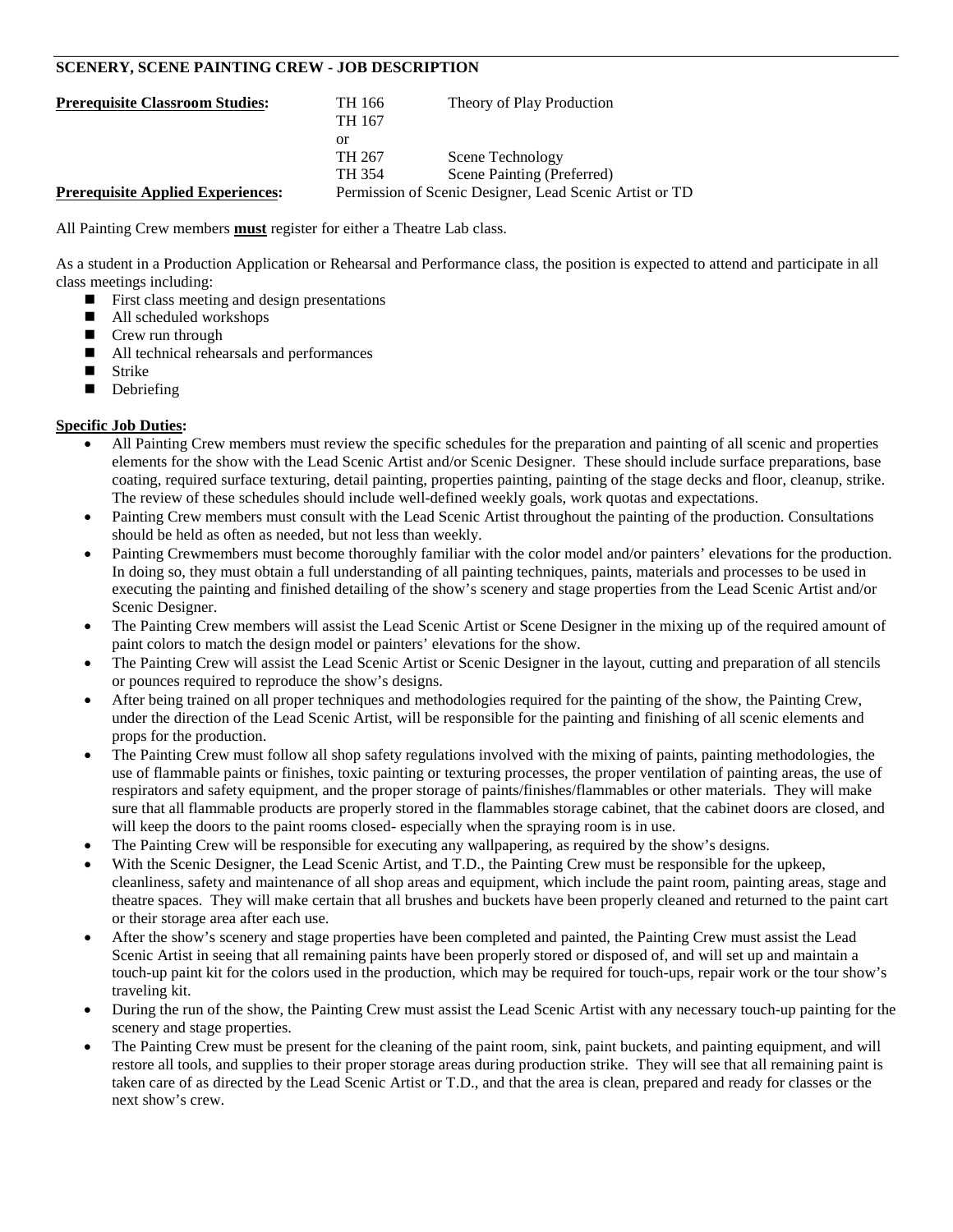# **SCENERY, SHIFT CREW - JOB DESCRIPTION**

| TH 166 | Theory of Play Production    |
|--------|------------------------------|
| TH 167 |                              |
| or     |                              |
| TH 267 | Scene Technology (Preferred) |
|        |                              |

All Scene Shift Crew members **must** register for the appropriate Production Application [majors & minors] or Rehearsal and Performance [non-majors] class.

As a student in a Production Application or Rehearsal and Performance class, the position is expected to attend and participate in all class meetings including:

- **First class meeting and design presentations**
- All scheduled workshops
- Crew run through
- $\blacksquare$  All technical rehearsals and performances<br> $\blacksquare$  Strike
- Strike
- Debriefing

This position requires **10 additional practicum hours** to be completed in the lighting area before opening night of the production.

- All Scene Shift Crew members must review the specific schedules for all run-throughs, technical rehearsals, dress rehearsals, previews, and performances of the show.
- Before technical rehearsals begin, all Scene Shift Crew members must attend a full run-through of the production to become familiar with the show.
- The Scene Shift Crew will obtain a working knowledge of all scenery and scene shifting apparatus from the Scene Shift Crew Chief. All persons on the Scene Shift Crew working as Fly men must be trained and certified by the Department Technical Director on the stage rigging system, if its use is applicable to the production.
- The Scene Shift Crew will review their lists of specific duties and responsibilities for each scene shift in the show, to include: what is being moved, when it is being moved, where it is being moved to, and the timing of each shift. These duties and responsibilities should be carefully assigned to each crewmember and posted backstage.
- The Scene Shift Crew must rehearse all scene shifts with the Stage Manager, Scene Shift Crew Chief and Technical Director until they run smoothly and efficiently.
- Under the direction of the Stage Manager, Assistant Stage Managers or Scene Shift Crew Chief, the Scene Shift Crew will execute all scene changes in the show, from technical rehearsal through closing night. The shifting of scenery will include working the scheduled production photo call.
- Members of the Scene Shift Crew must wear proper attire for their work, as directed by the Stage Manager. Dress for crews is usually black, but may change according to the needs of the production. If costumes are to be worn, Scene Shift Crew members must follow the procedures laid out by the costume department for scheduled calls and fittings.
- The Scene Shift Crew must arrive at the theatre as directed by the Stage Manager and sign in by a time no later than one hour before the audience enters the house. With the Scene Shift Crew Chief or Stage Manager, they must check all scenic units, stage hardware and shifting apparatus to make sure that everything is in proper working order. If repairs are necessary, the Scene Shift Crew will assist in making those adjustments in time for the rehearsal or performance.
- During scene shifts, the Scene Shift Crew must exercise appropriate caution in their work and be responsible for the safety of all other crewmembers, performers, staff, and technical production elements during the course of their work.
- With the Stage Management team and Scene Shift Crew Chief, the Scene Shift Crew must be responsible for the upkeep, cleanliness, safety and maintenance of all theatre areas and equipment.
- The Scene Shift Crew is responsible for following the Department policies and procedures governing the use of the theatre facilities.
- From the Scene Shift Crew Chief, obtain a working knowledge of all scenery and scene shifting for the production.
- Obtain from the Scene Shift Crew Chief a list of specific duties and responsibilities for each scene shift cue. Each shift should include what is being moved where, and when the move takes place. Shifting cues should be committed to writing and posted at appropriate off-stage locations for review and study.
- Keep quiet backstage and follow stage etiquette as described in this handbook.
- Rehearse all scene shifts with the Stage Manager or Scene Shift Crew Chief until they run smoothly and efficiently.
- Execute all scene shift cues as called by the Stage Manager, the Asst. Stage Manager, or the Scene Shift Crew Chief.
- Shift all scenery while being responsible for the safety of all crews, performers and the set pieces at all times.
- After the show, preset all scenery and flies for the next performance.
- After the show, inspect the rigging for wear and tear or potential problems that could impact smooth operation, or be a potential safety hazard. Report any problems to the Stage Manager and the Technical Director so repairs can be made before the next performance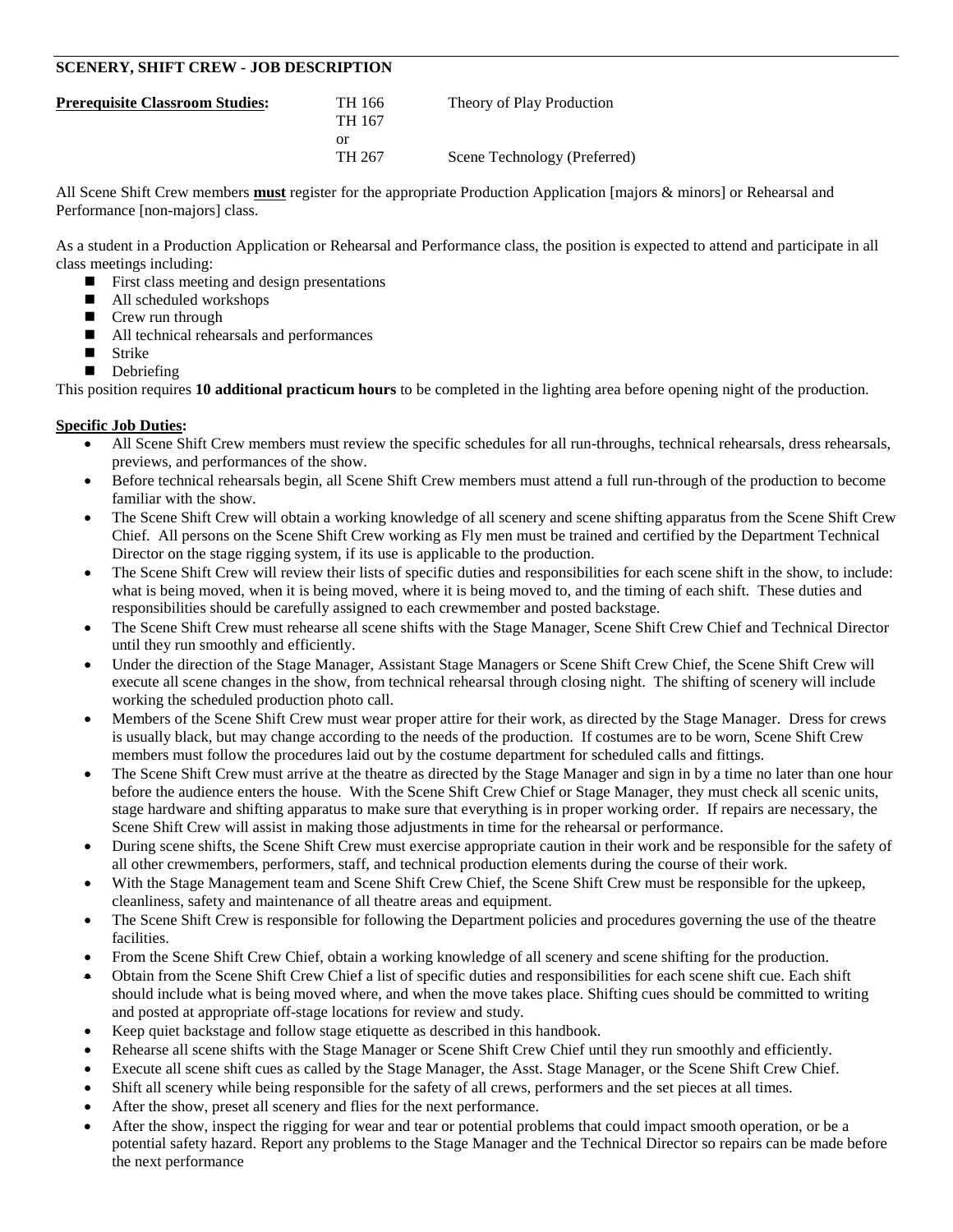# **SCENERY SHIFT CREW CHIEF JOB DESCRIPTION**

| <b>Prerequisite Classroom Studies:</b>   | TH 166                               | Theory of Play Production   |
|------------------------------------------|--------------------------------------|-----------------------------|
|                                          | TH 167                               |                             |
|                                          | or                                   |                             |
|                                          | TH 267                               | Scene Technology            |
|                                          | TH 376                               | Stage Scenery (Recommended) |
| <b>Prerequisite Applied Experiences:</b> | Served on a CWU scene shifting crew  |                             |
|                                          | Permission of the Production Manager |                             |

The Scene Shift Crew Chief **must** register for the appropriate Production Application [majors & minors] or Rehearsal and Performance [non-majors] class.

As a student in a Production Application or Rehearsal and Performance class, the position is expected to attend and participate in all class meetings including:

- **First class meeting and design presentations**
- All scheduled workshops
- Crew run through
- Paper Tech
- All technical rehearsals and performances
- Strike
- Debriefing

This position requires **10 additional practicum hours** to be completed in the lighting area before opening night of the production.

- The Scene Shift Crew Chief must read and become thoroughly acquainted with the script.
- The Scene Shift Crew Chief must attend production meetings, as requested by the T.D., Stage Manager or Production Manager.
- The Scene Shift Crew Chief must review the specific schedules for all run-throughs, technical rehearsals, dress rehearsals, previews, and performances of the show with the Stage Manager, T.D., and Scene Shifting Crew.
- Before technical rehearsals begin, the Scene Shift Crew Chief must attend a full run-through of the production to become familiar with the show.
- The Scene Shift Crew Chief must review the designs of the production scenery with the T.D., Scene Designer and Master Carpenter, and obtain a solid working knowledge of how the set(s) work before technical rehearsals begin.
- With the T.D., the Scene Shift Crew Chief must train and certify technicians on the stage rigging system, if its use is applicable to the production.
- Working with the Scene Designer and T.D., the Scene Shift Crew Chief will work out and review a complete plan for the scene shifts involved in the production. He/she will commit this plan into written format that includes the lists of specific duties and responsibilities for each shift in the show. This will include: what is being moved, when it is being moved, where it is being moved to, and the timing of each shift. These duties and responsibilities should be carefully assigned to each crewmember and posted backstage.
- The Scene Shift Crew Chief must supervise and train the Scene Shift Crew in their scene shift responsibilities, assigning specific tasks to each member of the crew for each shift.
- The Scene Shift Crew Chief must rehearse all scene shifts with the Stage Manager, Technical Director, and Scene Shift Crew until they run smoothly and efficiently.
- Under the direction of the Stage Manager or Assistant Stage Managers, the Scene Shift Crew Chief will supervise the execution all scene changes in the show, from technical rehearsals through closing night. The shifting of scenery will include shifting sets for the scheduled production photo call.
- The Scene Shift Crew Chief must wear proper attire for his/her work, as directed by the Stage Manager. Dress for crews is usually black, but may change according to the needs of the production. If costumes are to be worn, the Scene Shift Crew Chief must follow the procedures laid out by the costume department for scheduled calls and fittings.
- The Scene Shift Crew Chief must arrive at the theatre as directed by the Stage Manager and sign in by a time no later than one hour before the audience enters the house. With the Stage Manager, he/she must check all scenic units, stage hardware and shifting apparatus to make sure that everything is in proper working order. If repairs are necessary, the Scene Shift Crew Chief and his/her crew will make those adjustments in time for the rehearsal or performance. If major repairs or touch-up painting becomes required, the Scene Shift Crew Chief will notify the Master Carpenter, Lead Scenic Artist or the Stage Manager.
- During scene shifts, the Scene Shift Crew Chief must exercise appropriate caution in his/her work and be responsible for the safety of all other crewmembers, performers, staff, and technical production elements during the course of shifting. He/she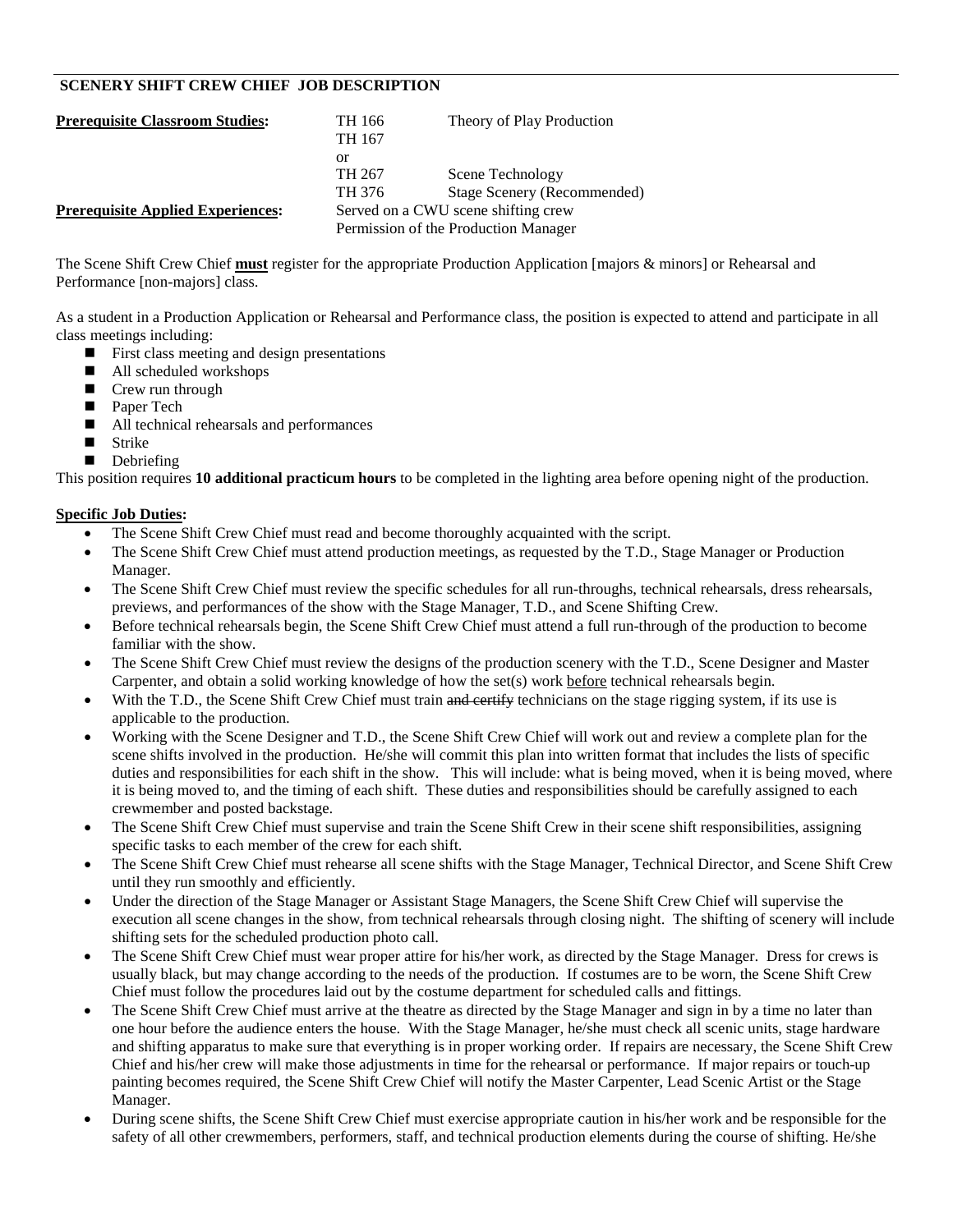will be responsible for the correct and safe storage of scenic units not in use onstage - including the maintaining of adequate paths of travel and fire egress at all times.

• With the Stage Management team and Scene Shift Crew, the Scene Shift Crew Chief must be responsible for the upkeep, cleanliness, safety and maintenance of all theatre areas and equipment.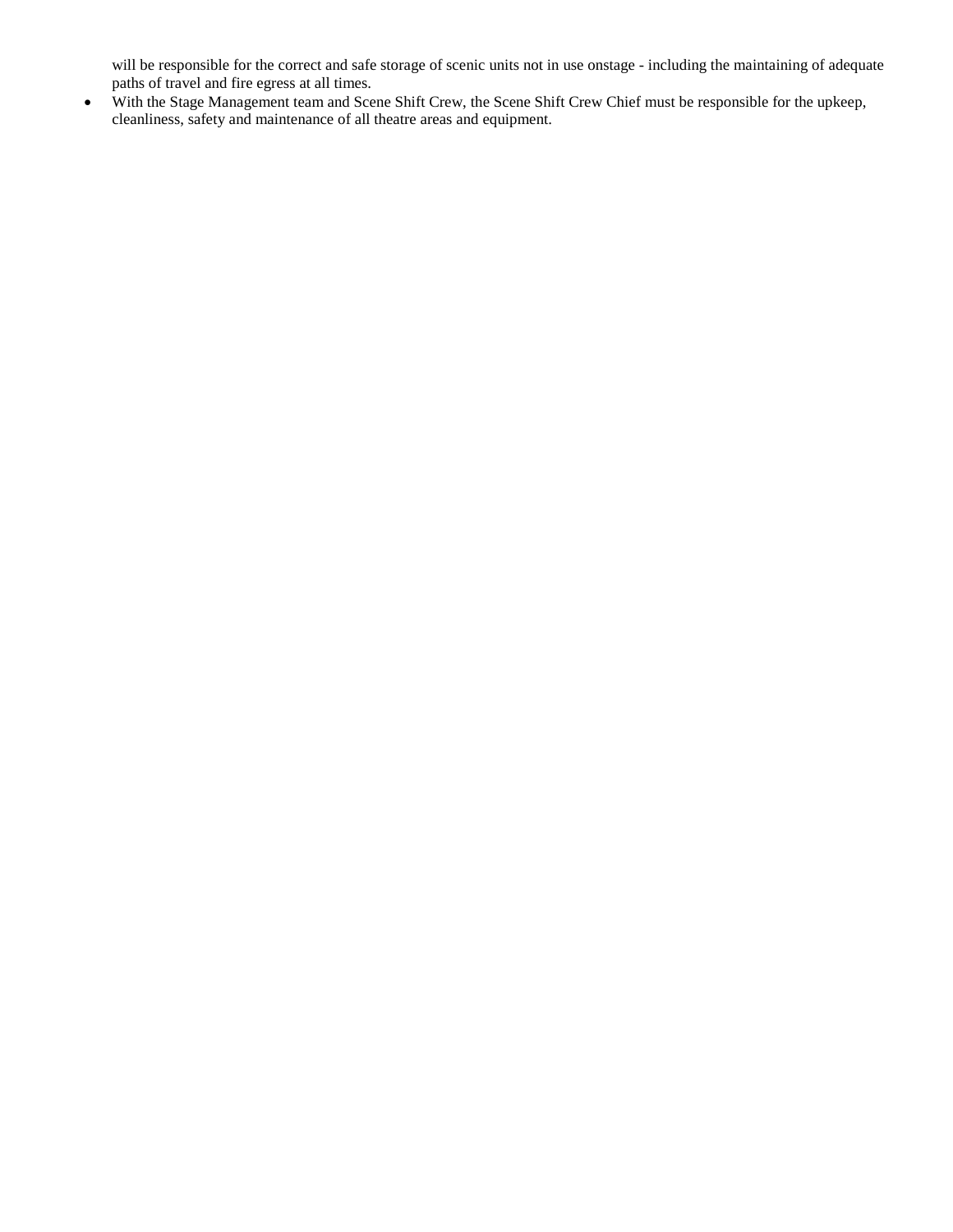# **TECHNICAL DIRECTOR (STUDENT) - JOB DESCRIPTION**

| <b>Prerequisite Classroom Studies:</b> | TH 166 | Theory of Play Production                                                                                                                                                                                                         |
|----------------------------------------|--------|-----------------------------------------------------------------------------------------------------------------------------------------------------------------------------------------------------------------------------------|
|                                        | TH 266 | <b>Theatre Drafting</b>                                                                                                                                                                                                           |
|                                        | TH 267 | Scene Technology                                                                                                                                                                                                                  |
|                                        | TH 268 | Lighting Technology                                                                                                                                                                                                               |
|                                        | TH 367 | <b>Stage Scenery</b>                                                                                                                                                                                                              |
|                                        | TH 368 | <b>Stage Lighting</b>                                                                                                                                                                                                             |
|                                        | TH 356 | Theatre Sound                                                                                                                                                                                                                     |
| $\cdots$<br>$\cdots$<br>$\blacksquare$ |        | $\mathbf{A}$ , and a set of the set of the set of the set of the set of the set of the set of the set of the set of the set of the set of the set of the set of the set of the set of the set of the set of the set of the set of |

**Prerequisite Applied Experience:** Attended two theatre labs in the scene shop

Attend one theatre lab in the lighting shop Served as an Assistant TD for a CWU production

Permission of Department TD and Production Manager

The Technical Director **must** register for the appropriate Production Application [majors & minors] or Rehearsal and Performance [non-majors] class.

As a student in a Production Application or Rehearsal and Performance class, the position is expected to attend and participate in all class meetings including:

- **First class meeting and design presentations**
- All scheduled workshops
- Crew run through
- All technical rehearsals and performances
- Strike
- Debriefing

- The Technical Director must read and become thoroughly familiar with the script.
- The Technical Director must coordinate all technical elements of the production including scenery, costumes, lighting, properties, technical rehearsals, dress rehearsals, etc. .
- The Technical Director must consult with the Director and other members of the production design team and collaborate on the production concept and other design choices.
- The Technical Director must supply the Set Designer with an accurate floor plan and section drawing of the appropriate theatre. This needs to include any pertinent information about the space: the critical seats for sight lines, proscenium opening, plaster line, center line, location of seating, size of the playing space, wing space, location of fly lines, location of doors into and out of the space, and any information needed to stay in compliance with Fire Regulations.
- The Technical Director must attend and participate in **all** production meetings.
- With the Production Manager, Director, Stage Manager, Master Electrician, Sound Designer, and other members of the production team, the Technical Director must set up schedules for all construction events such as construction deadlines, work time in the space, load-ins, rehearsals, paper tech, run crews' training, Strike, etc. He/she will post these calls and dates on both the department and production callboards.
- The Technical Director must attend scheduled production run-throughs to look for potential and unseen technical problems with the set, props, and scheduling.
- The Technical Director must attend and participate in the production's design presentation at the first read-through.
- The Technical Director must create a timeline for the production. This must include construction deadlines, lights, sound and props load-ins, technical rehearsals, opening, performances, closing, and strike.
- The Technical Director must consult weekly, or daily if needed, with his/her faculty advisor while the set is being constructed. (Frequency will be set in consultation with your faculty advisor).
- The Technical Director must be responsible for staying within the budget that has been established for the production's set needs. To that end, the TD will check with Department TD about the availability of scenery in the department's storage inventories before requesting to purchase supplies for a show. The Faculty Technical Director must approve all expenses **before** expenditures are made. Both the appropriate supervisor and the Production Manager must approve emergency purchases, in excess of allotted funding.
- The Technical Director will be responsible for keeping track of all their expenditures. They will turn in **all** receipts to the department Technical Director by noon Friday of each week.
- From the designer's drawings, the Technical Director must determine and execute the necessary purchases to construct and realize the production designs. As part of this process the TD is required to keep the expenditures at or under budget.
- Process all purchases through the Faculty TD in a timely fashion to meet production deadlines.
- Supervise those building the set  $&$  working on the run crew for the show. Be sure they follow all department and university safety policies.